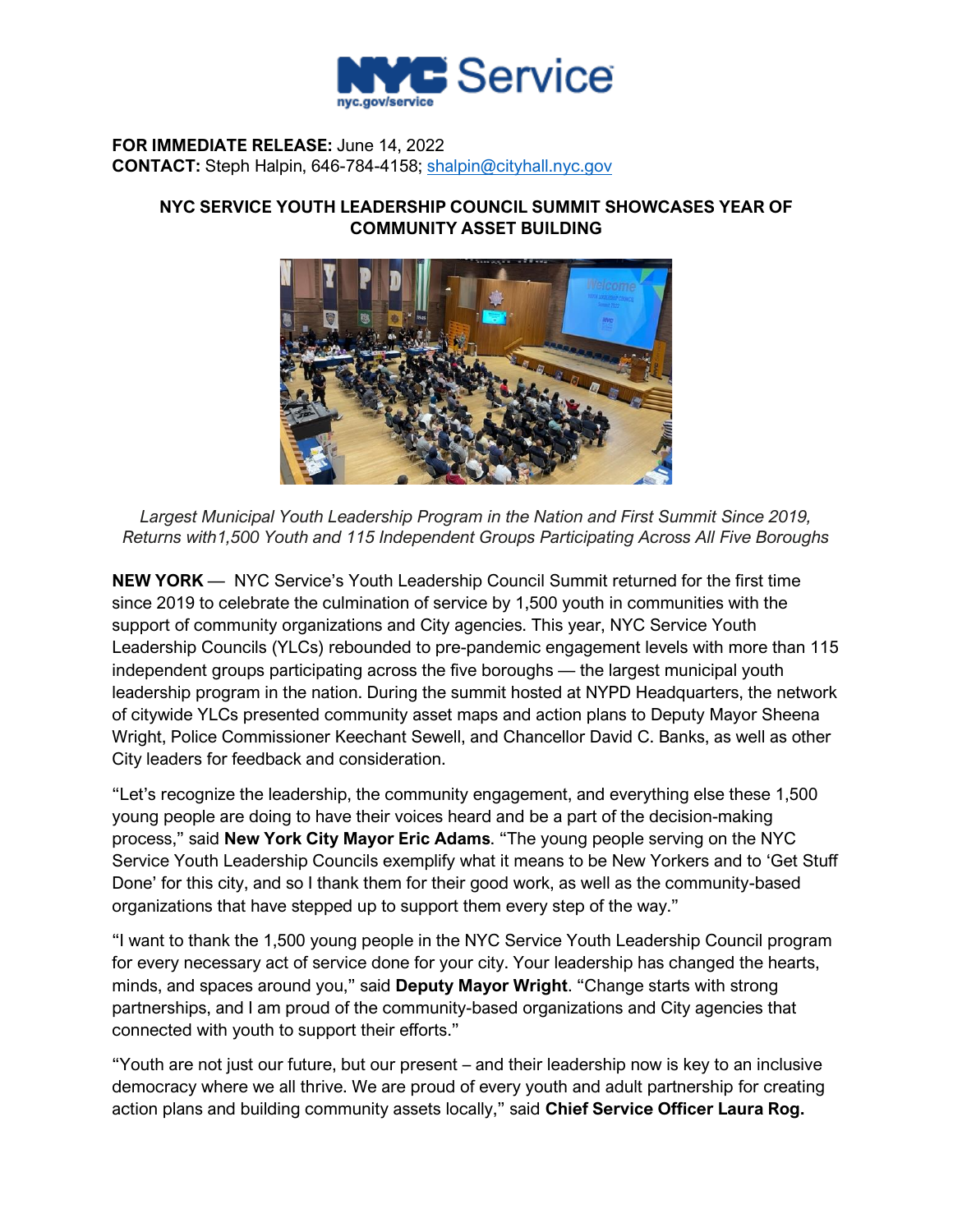

"Our city has made a powerful commitment to youth voice as evidenced in the 115 youth leadership councils in every borough."

"In order to build a strong, vibrant city, our focus must be on the next generation of New Yorkers," said **Commissioner Sewell**. "That's why the NYC Service's Youth Leadership Council program is so vital, and the NYPD – through our Youth Coordination Officers in every precinct and public service area citywide – is immensely proud to work with these dedicated community partners. I want to thank the Mayor's Office, NYC Service, the NYC Department of Education, and everyone who works to empower New York City's youth."

"Youth are full of hopes and dreams! When youth leaders have opportunities to access programs like the NYC Service Youth Leadership Council Program, those dreams become tangible goals. I commend every youth, adult, and community partner for striving to make our City better and I hope you all to continue to build a brighter future for generations to come," said **Chancellor David C. Banks.**

Youth leaders and their councils attended the summit on June  $8<sup>th</sup>$  to showcase action plans to address issues impacting their community. YLCs focused on impacting community safety, youth mental health, and environmental sustainability, among an array of topics areas. Throughout the year, youth leaders addressed local issues by completing acts of service, such as educational workshops, neighborhood beautification, or advocating for change through art and media.



*Youth Leadership Council showcase their efforts to address local issues in their communities.*

The NYC Service's Youth Leadership Council program fosters youth and adult partnerships by training adults to empower youth ages 14-21 to shape policies, practices, and services affecting them and their communities. Youth are also prepared for future leadership opportunities with insight into higher education and career pathways, community service events, and personal and professional development trainings. The comprehensive approach is designed to position youth voice at the forefront of decision-making processes and create a more equitable city for youth now and future generations.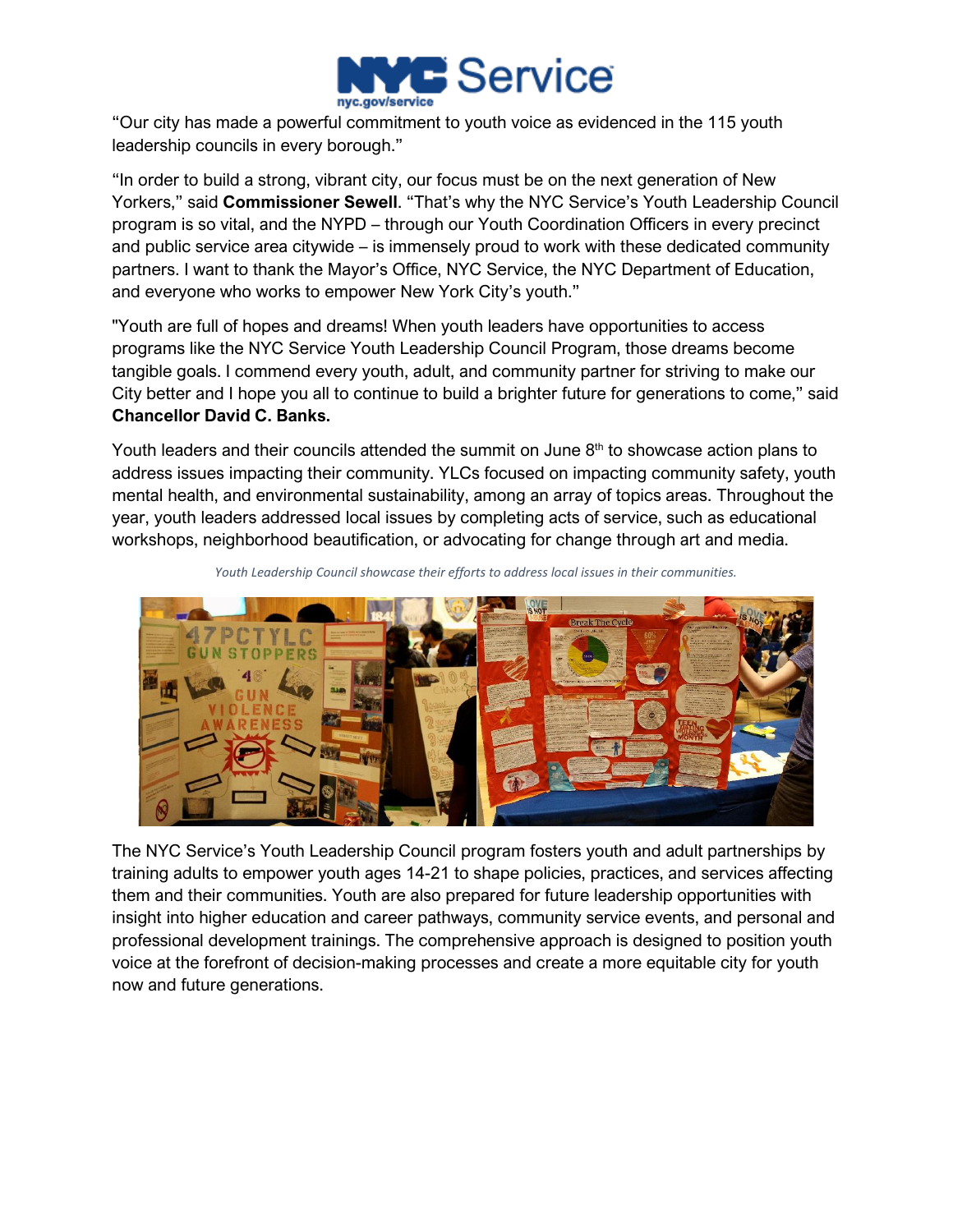

*Showcase presentations from Youth Leadership Councils.*



The YLC program engages a diverse network of youth from all five boroughs with a large majority of youth leaders who are Black/African American, Hispanic/Latinx and Asian. The YLC model has steadily improved youth and adult participant trust with youth reporting feeling heard by adults and seen as equal partners. Youth also consistently report positive outcomes, such as increased communication and listening skills, greater confidence, community awareness, and deeper sense of empathy.

Since launching in 2014, the NYC Service Youth Leadership Council program has cultivated City agency and community-based partners, such as GreenThumb, NYPD, JAIA, Department of Education, and others. The largest YLC partnership is with the NYPD and spans 78 precincts and 8 public service areas. Youth Coordinating Officers recruit youth, foster connection, and uplift youth ideas and actions. NYPD Youth Leadership Councils have been proven to be very effective in building strong youth-adult partnership and peer bonds, as well as in ensuring that councils were inclusive, with youth leaders reporting feeling more welcomed and safer in New York City.

Information about the NYC Service Youth Leadership Council network serving to collectively create a culture of youth voice and inclusive democracy can be found online at nyc.gov/service. Youth are encouraged to get involved and learn more at nyc.gov/youthvoice.